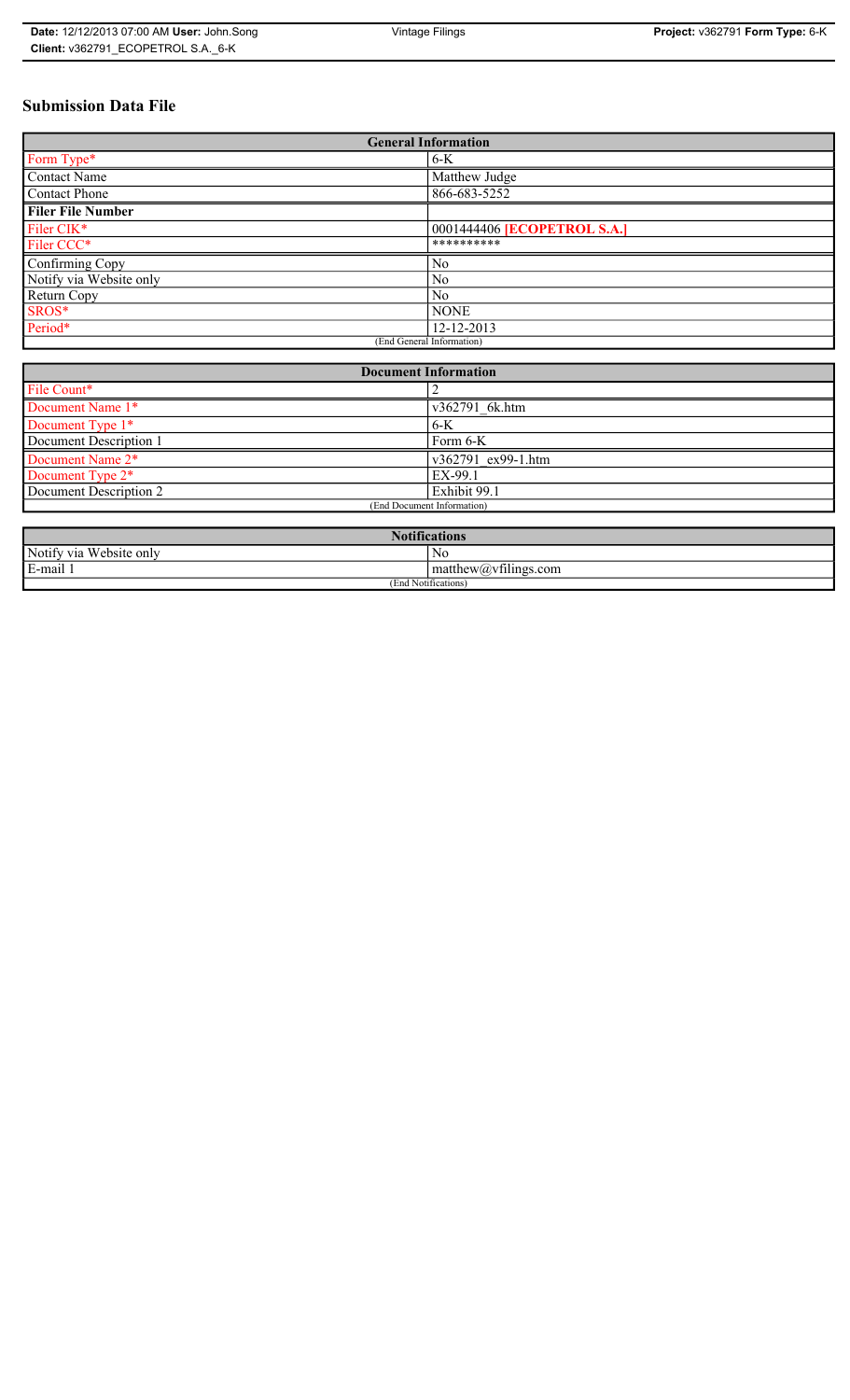## **SECURITIES AND EXCHANGE COMMISSION Washington, D.C. 20549**

### **FORM 6-K REPORT OF FOREIGN PRIVATE ISSUER PURSUANT TO RULE 13a-16 OR 15d-16 OF THE SECURITIES EXCHANGE ACT OF 1934**

December, 2013

Commission File Number: 333-153452

**ECOPETROL S.A.**

*(Exact name of registrant as specified in its Charter)*

Carrera 7 No. 37 – 69 BOGOTA – COLOMBIA *(Address of registrant's principal executive offices)*

Indicate by check mark whether the registrant files or will file annual reports under cover Form 20-F or Form 40-F.

Form 20-F  $\boxtimes$  Form 40-F  $\Box$ 

Indicate by check mark if the registrant is submitting the Form 6-K in paper as permitted by Regulation S-T Rule 101(b)(1):

 $Yes$   $\Box$  No  $X$ 

Indicate by check mark if the registrant is submitting the Form 6-K in paper as permitted by Regulation S-T Rule 101(b)(7):

 $Yes$   $\Box$  No  $X$ 

Indicate by check mark whether by furnishing the information contained in this Form, the registrant is also thereby furnishing the information to the Commission pursuant to Rule 12g3-2(b) under the Securities Exchange Act of 1934.

 $Yes$   $\Box$  No  $X$ 

If "Yes" is marked, indicate below the file number assigned to the registrant in connection with Rule 12g3-2(b): 82- N/A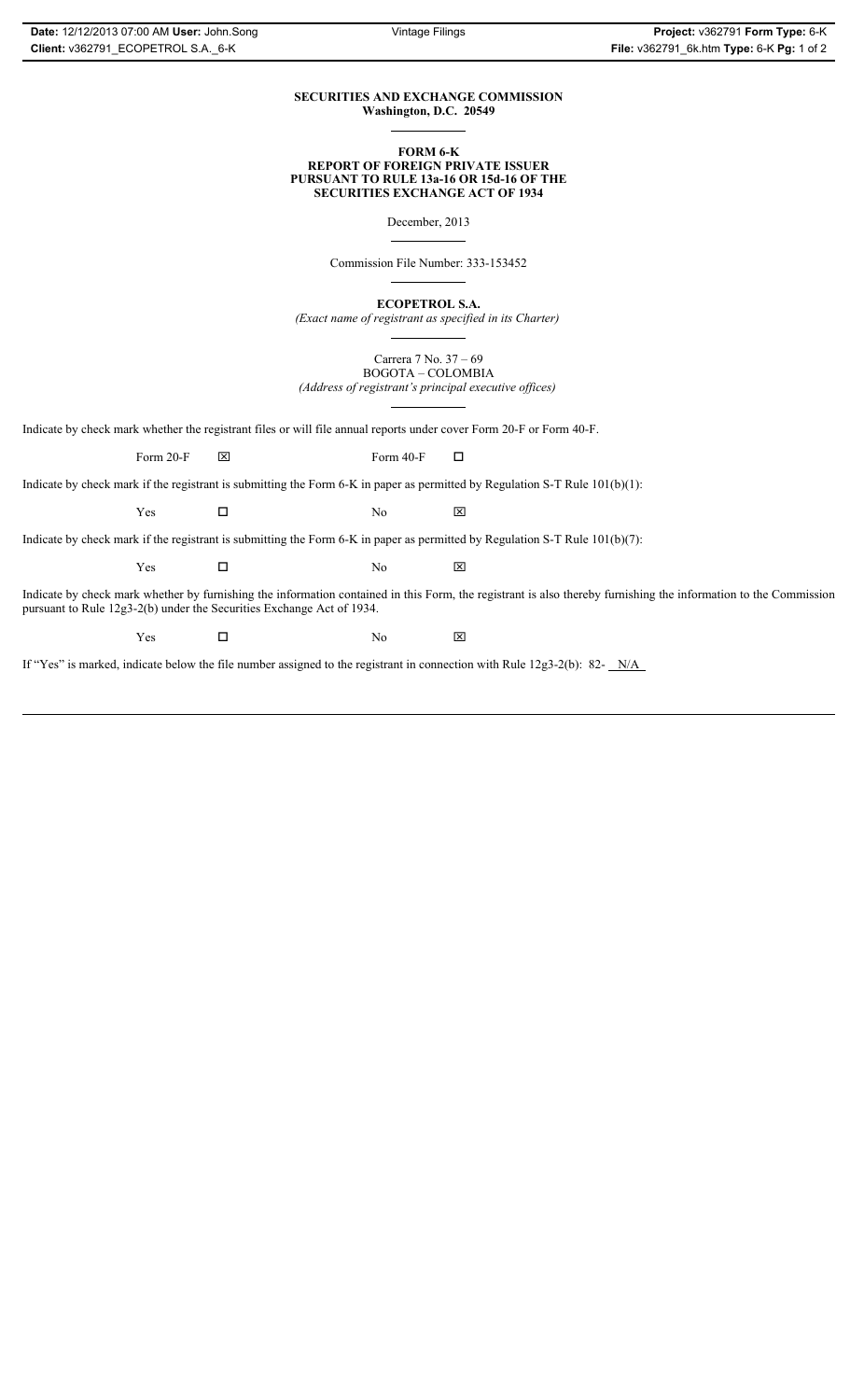# **SIGNATURE**

Pursuant to the requirements of the Securities Exchange Act of 1934, the Registrant has duly caused this report to be signed on its behalf by the undersigned, thereto duly authorized.

Date: December 12, 2013

Ecopetrol S.A.

By: /s/ Magda Manosalva Name: Magda Manosalva Title: Chief Financial Officer